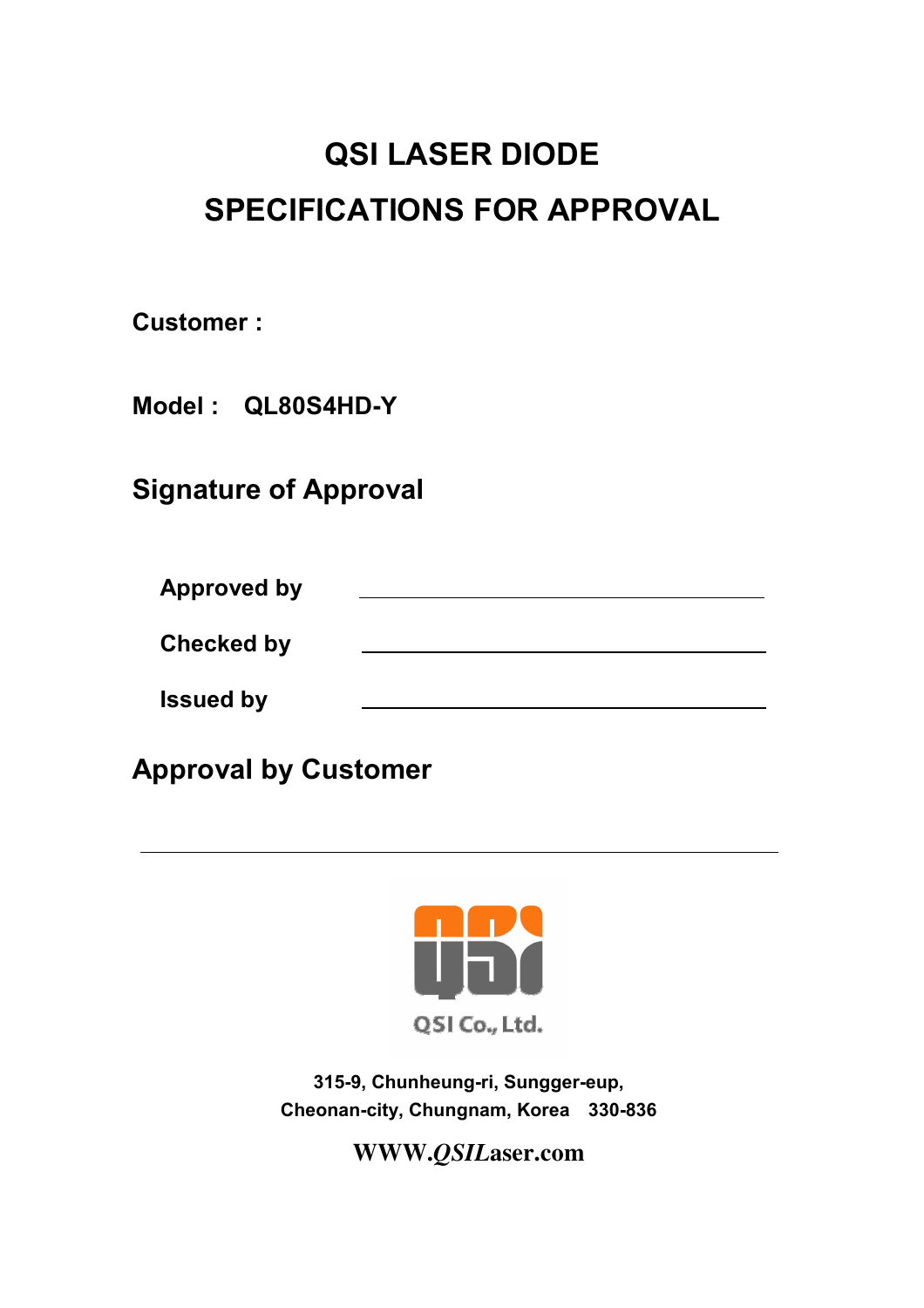## QL80S4HD-Y

#### Laser Diode

### Quantum Semiconductor International Co., Ltd.

Ver.4 Nov. 2006

#### ♦OVERVIEW

QL80S4HD-Y is a MOCVD grown 808nm band laser diode with quantum well structure. It's an attractive light source, with a typical light output power of 500mW for optoelectronic devices such as solid state laser pumping and medical use.

j

#### ♦APPLICATION

- Solid state laser excitation
- Medical use
- Material processes
- Measurement

#### ♦FEATURES

- Optical Output Power : 500mW CW<br>- Package Type : TO-5 ( $\phi$  9mm)
- Package Type<br>- Polarization
	-
	- TM ( Electric Field Perpendicular to the Junction Plane )

#### ♦ELECTRICAL CONNECTION



#### Bottom View **Pin Configuration**



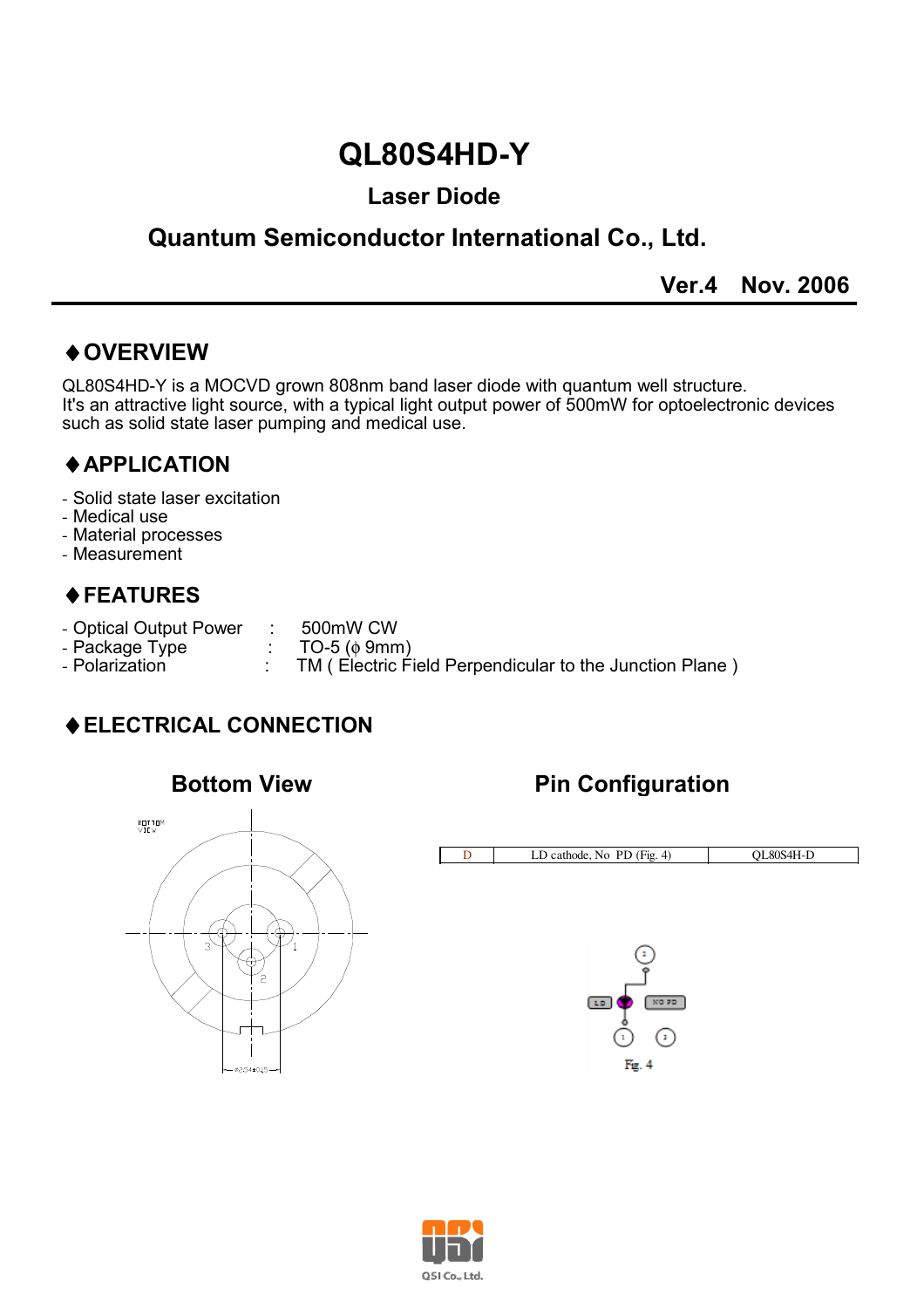#### ♦ABSOLUTE MAXIMUM RATING at Tc=25°C

| <b>Items</b>                          | <b>Symbols</b> | <b>Values</b>  | <b>Unit</b> |  |
|---------------------------------------|----------------|----------------|-------------|--|
| <b>Optical Output Power</b>           | P              | 500            | mW          |  |
| <b>Laser Diode Reverse</b><br>Voltage | V              | 2              | V           |  |
| <b>Photo Diode Reverse</b><br>Voltage | V              | 30             | V           |  |
| <b>Operating Temperature</b>          | Topr           | $-10 \sim +40$ | $^{\circ}C$ |  |
| <b>Storage Temperature</b>            | Tstg           | $-40 \sim +85$ | °C          |  |

#### ♦ELECTRICAL and OPTICAL CHARACTERISTICS at Tc=25°C 1)2)

| <b>Items</b>                  | <b>Symbols</b>                       | Min.                     | Typ.                     | Max.                     | <b>Unit</b> | <b>Condition</b> |  |
|-------------------------------|--------------------------------------|--------------------------|--------------------------|--------------------------|-------------|------------------|--|
| <b>Optical Output Power</b>   | Po                                   | $\overline{\phantom{a}}$ | 500                      | $\overline{\phantom{a}}$ | mW          |                  |  |
| <b>Threshold Current</b>      | Ith                                  | $\overline{\phantom{a}}$ | 100                      | 200                      | mA          |                  |  |
| <b>Operating Current</b>      | lop                                  | $\overline{a}$           | 550                      | 700                      | mA          | Po=500mW         |  |
| <b>Operating Voltage</b>      | Vop                                  | ٠                        | 2.2                      | 3                        | V           | Po=500mW         |  |
| <b>Lasing Wavelength</b>      | $\lambda p$                          | 803                      | 808                      | 813                      | nm          | Po=500mW         |  |
| Beam Divergence <sup>3)</sup> | $\theta$                             | 4                        | 8                        | 17                       | deg         | Po=500mW         |  |
|                               | $\theta$ $\perp$                     | 20                       | 30                       | 40                       | deg         | Po=500mW         |  |
| <b>Beam Angle</b>             | $\Delta\theta$                       | ٠                        | $\overline{\phantom{0}}$ | ±3                       | deg         | Po=500mW         |  |
|                               | $\Delta\theta\perp$                  | $\overline{\phantom{a}}$ | $\overline{\phantom{0}}$ | $\pm 3$                  | deg         | Po=500mW         |  |
| <b>Monitor Current</b>        | Im                                   | ٠                        | $\overline{a}$           | -                        | mA          |                  |  |
| <b>Polarization</b>           | TM mode                              |                          |                          |                          |             |                  |  |
| <b>Optical Distance</b>       | $\Delta X$ , $\Delta Y$ , $\Delta Z$ |                          | $\overline{a}$           | $\pm 80$                 | μm          |                  |  |

1) Initial Values 2) All above values are evaluated with QSI's measuring apparatus

3) Full Width at Half Maximum

#### The above product specifications are subject to change without notice.